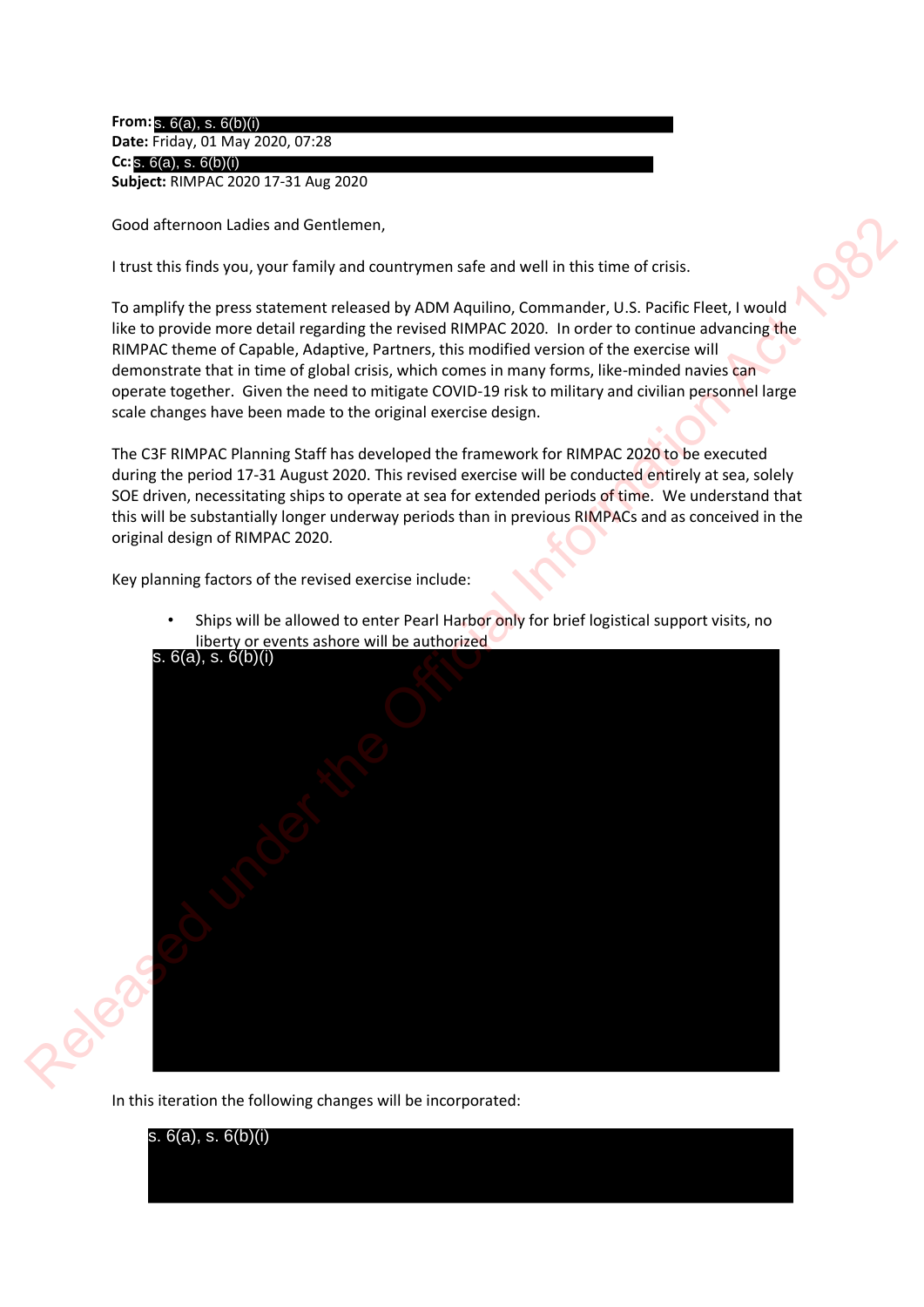

Due to the short planning time frame and to ensure we mitigate risk to the lowest practicable level, RIMPAC 2020 events are limited to:



Very Respectfully,